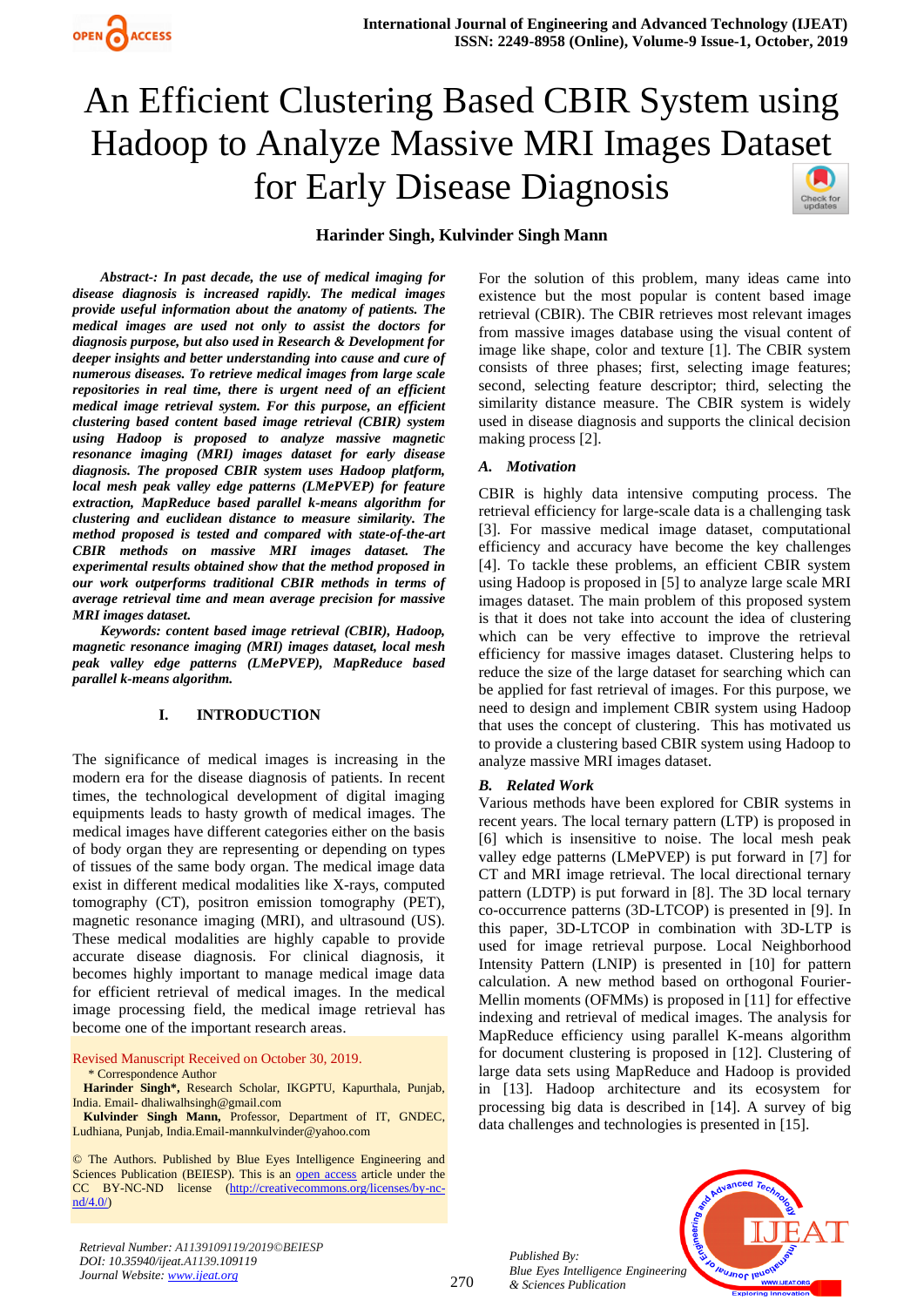#### *C. Main Contribution of this work*

An efficient clustering based CBIR system using Hadoop is put forward to analyze massive MRI images dataset for early disease diagnosis. The proposed CBIR system uses Hadoop platform, LMePVEPs descriptor for extraction of texture features of images, MapReduce based parallel kmeans algorithm for clustering the database and euclidean distance to measure similarity. The proposed method in our work is compared with state-of-the-art CBIR methods and the experimental results obtained reveal that method proposed in this work outperforms traditional CBIR methods in terms of average retrieval time and mean average precision. The work presented is structured as: Section 1 includes introduction, related work and main contribution of this work. The materials and methods used are highlighted in Section 2. Section 3 demonstrates proposed system framework that is carried out. The experimental results are shown in section 4 and finally, the conclusion and future scope is provided in section 5.

## **II. MATERIALS AND METHODS USED**

#### *A. Hadoop Platform*

Hadoop Platform is the distributed computing platform for parallel processing of large dataset [1]. The working of Hadoop is based on master/slave architecture. In the Hadoop environment, master node is known as NameNode and slave nodes are known as DataNodes. The NameNode coordinates with DataNodes for storage and computation distribution and the user interacts with DataNodes only through NameNode. The following two modules form the base of Apache Hadoop:

- **Hadoop Distributed File System**: The Hadoop Distributed File System (HDFS) has data storage and management capability. The volumetric datasets are handled by HDFS. The dataset is divided by the HDFS of NameNode and the divided datasets are sent to the DataNodes before the execution of a data intensive application. Data can be replicated by HDFS among multiple nodes to provide reliability and fault tolerance of data.
- **MapReduce Programming Model:** The MapReduce is the programming model used by Hadoop for processing massive amount of dataset across a number of nodes. In this model, the MapReduce jobs are submitted to the NameNode by the user and the submitted jobs are transferred to the dataNodes by the NameNode in the cluster. The MapReduce is based on the idea of  $\langle key, value \rangle$  pairs and is run on the functions known as Map and Reduce. In Map function, Mapper receives the input as  $\langle \text{key}, \text{value} \rangle$  pair and the outputs are set of <key, value> pairs. All these output values are gathered and given to Reduce function. In Reduce function, Reducer receives <key, value> pairs from the Mapper and sort these set of values to obtain optimal results.

The Hadoop platform is also used for the collection of other software packages like Hive, Pig, Hbase, Spark, Phoenix, Zookeeper, Falume, Sqoop, Cloudera Impala, Oozie and Storm.

## *B. Feature Extraction by LMePVEPs*

The idea of LMePVEPs is put forward in [7] for CT and MRI image retrieval. For the center pixel  $I(g_c)$ , the firstorder derivative in forward direction among P neighbors is computed as:

$$
\overrightarrow{I}_{P,R}(g_c, g_i) = I(g_{\alpha_1}) - I(g_i); i = 1, 2, \dots, P
$$
  
\n
$$
\alpha_1 = 1 + \text{mod}((i + P + j - 1), P),
$$
  
\n
$$
\forall j = 1, 2, \dots, (P/2)
$$

(1)

here j represents distance of first-order derivation. For center pixel  $I(g_c)$ , the first-order derivative in backward direction among P neighbors is computed as:

$$
\overline{I}_{P,R}(g_{c,S_i}) = \begin{cases} I(g_{(P+i-j)}) - I(g_i), & \text{if } j \ge i \\ I(g_{(i-j)}) - I(g_i), & \text{else} \end{cases} \tag{2}
$$

LMePVEP can be defined as:

$$
LMePVEP_{P,R}^{j} = \begin{bmatrix} \overrightarrow{f}_{3}(I_{P,R}(g_{c}, g_{1}), I_{P,R}(g_{c}, g_{1})), \\ \overrightarrow{f}_{3}(I_{P,R}(g_{c}, g_{2}), I_{P,R}(g_{c}, g_{2})), \\ \overrightarrow{f}_{3}(I_{P,R}(g_{c}, g_{2}), I_{P,R}(g_{c}, g_{P})) \\ \dots, f_{3}(I_{P,R}(g_{c}, g_{P}), I_{P,R}(g_{c}, g_{P})) \end{bmatrix}
$$

(3)  

$$
f_3(a,b) = \begin{cases} 1 & \text{if } a > 0 \\ 2 & \text{if } a < 0 \\ 0 & \text{else} \end{cases} \text{ and } b > 0
$$

 (4) LMePVEP descriptor is the ternary pattern (0, 1, 2) and the two binary patterns i.e. local mesh valley edge pattern(LMeVEP) and local mesh peak edge pattern (LMePEP) are formed from these ternary patterns by using the idea of LTP [6].The histograms constructed from these two binary patterns are then concatenated for whole the image to form feature vector. More details can be found in [7].

## *C. MapReduce based parallel k-means algorithm for clustering*

The parallel k-means algorithm using MapReduce programming model for clustering volumetric dataset is shown in Fig 1.



*Retrieval Number: A1139109119/2019©BEIESP DOI: 10.35940/ijeat.A1139.109119 Journal Website[: www.ijeat.org](http://www.ijeat.org/)*

*Published By:*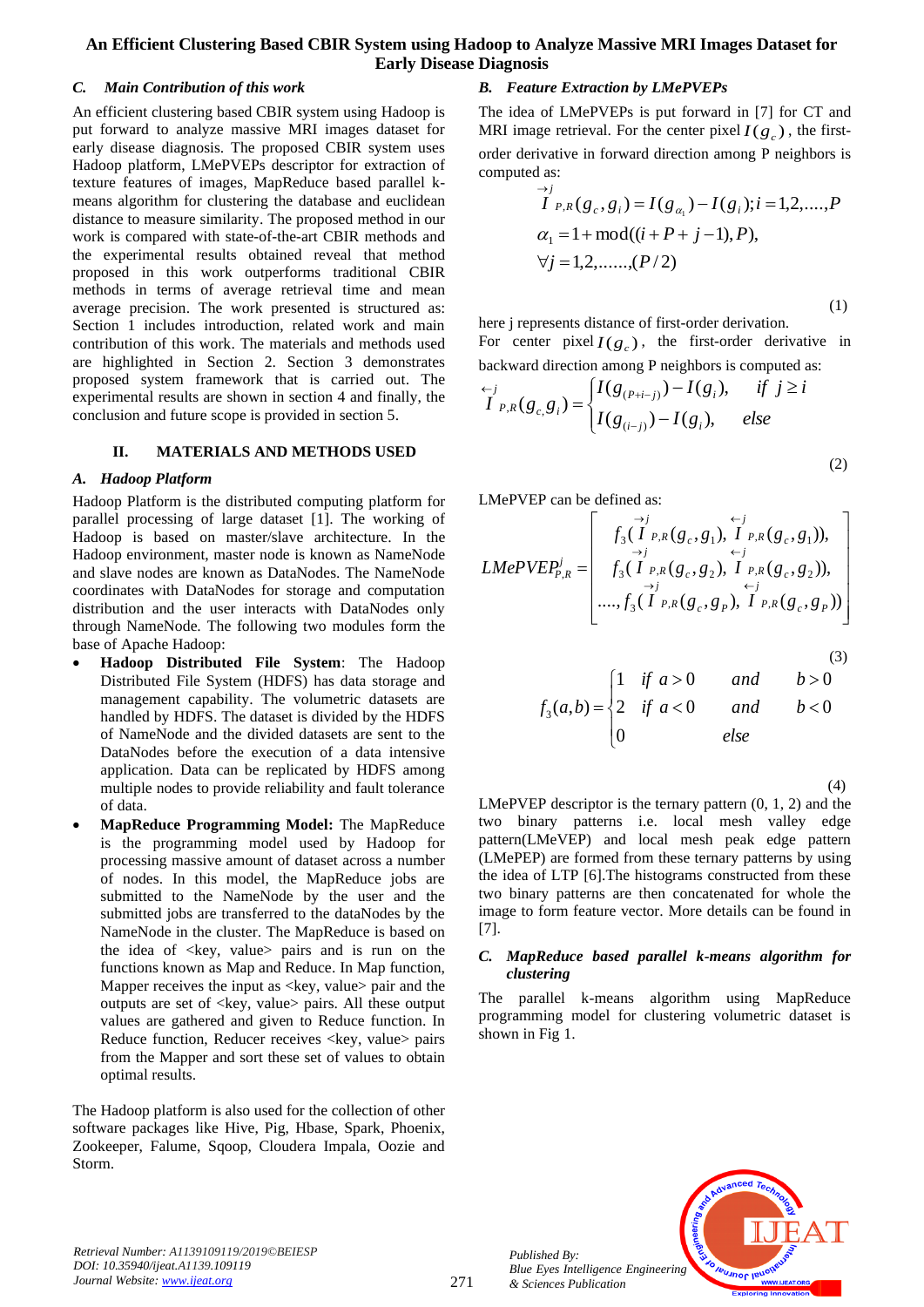



 **Fig 1: Stages of MapReduce based parallel K-means algorithm.**

The details of algorithm are as below:

Step 1: **Selection of K cluster centroids:**

In this step, K cluster centroids are provided at each DataNode before the execution of algorithm and are loaded in the file called cluster\_centroids. Parallel k-means use these values in the first iteration of Map function.

#### Step 2: **MapReduce based k-means parallel execution:**

The numeric feature vector database generated by feature extraction technique provides the input to the k-means algorithm. The K cluster centers are obtained from the database and are loaded in the file called centroid\_data. HDFS copies centroid data to each DataNode. The execution of MapReduce based parallel k-means has two parts: one, iteration and parallel part for calculating the distance between objects of dataset and centroids and assigning each and every object to nearest centroid using Map function: second, after each iteration, updation of new centroids after every object is assigned using Reduce function. The more details can be found in [12].

## *D. Similarity measure*

In database, a feature vector represents each image as  $(f_{DB_j} = (f_{DB_{j1}}, f_{DB_{j2}}, \ldots, f_{DB_{jL_g}})$ where

 $j = 1, 2, \dots, |DB|$ . A feature vector represents query image Q as  $f_Q = (f_{Q_1}, f_{Q_2},..., f_{Q_{L_g}})$  after the extraction of features. The objective of this function is for retrieving N images that most match with query image. To accomplish this task, distance is measured between images in the database |DB| and query image. The euclidean distance (ED) is used to calculate similarity measure as:

ED (Q, DB) = 
$$
\sqrt{\sum_{i=1}^{Lg} (f_{DB_{ji}} - f_{Q_i})^2}
$$
 (5)

*Retrieval Number: A1139109119/2019©BEIESP DOI: 10.35940/ijeat.A1139.109119 Journal Website[: www.ijeat.org](http://www.ijeat.org/)*

The normalized euclidean distance can be calculated as:

Normalized-ED(Q, DB) =

\n
$$
\frac{\sqrt{\sum_{i=1}^{Lg} (f_{DB_{ji}} - f_{Q_i})^2}}{\sqrt{\sum_{i=1}^{Lg} (f_{DB_{ji}})^2} + \sqrt{\sum_{i=1}^{Lg} (f_{Q_i})^2}}
$$
\n(6)

Here  $f_{DB_{ji}}$  represents the *i*<sup>th</sup> feature of *j*<sup>th</sup> image in database  $|DB|$  and  $f_Q$  represents *i*<sup>th</sup> query image feature. The value of normalized euclidean distance ranges between [0, 1]. Minimum normalized euclidean distance represents the maximum match between the two images.

## *E. Grid Set-up*

For the proposed system, grid has been setup using multi node cluster in which one node act as master (NameNode) and other three nodes act as slaves (DataNodes). Physical connections are established among all nodes. The hardware configuration of NameNode and DataNodes in the proposed system is shown in Table1:

**Table1: Hardware configuration of NameNode and DataNodes for the proposed system.**

| Node     | Processor             | <b>RAM</b> | Hard            |
|----------|-----------------------|------------|-----------------|
|          |                       |            | <b>Disk</b>     |
| NameNode | Core i7-8700K, 3.7GHz | $32$ GB    | 2TR             |
| DataNode | Core i3-8100, 3.6GHz  | 16GB       | 1TB             |
| DataNode | Core i3-8100, 3.6GHz  | 16GB       | 1T <sub>R</sub> |
| DataNode | Core i3-8100, 3.6GHz  | 16GB       | 1TB             |

The software requirements for proposed system include Hadoop, open source OS Linux and java 1.7.

## **III. PROPOSED SYSTEM FRAMEWORK**

The framework of proposed system is given in Fig. 2 and the method for the same is provided as below:



*Published By: Blue Eyes Intelligence Engineering & Sciences Publication* 

272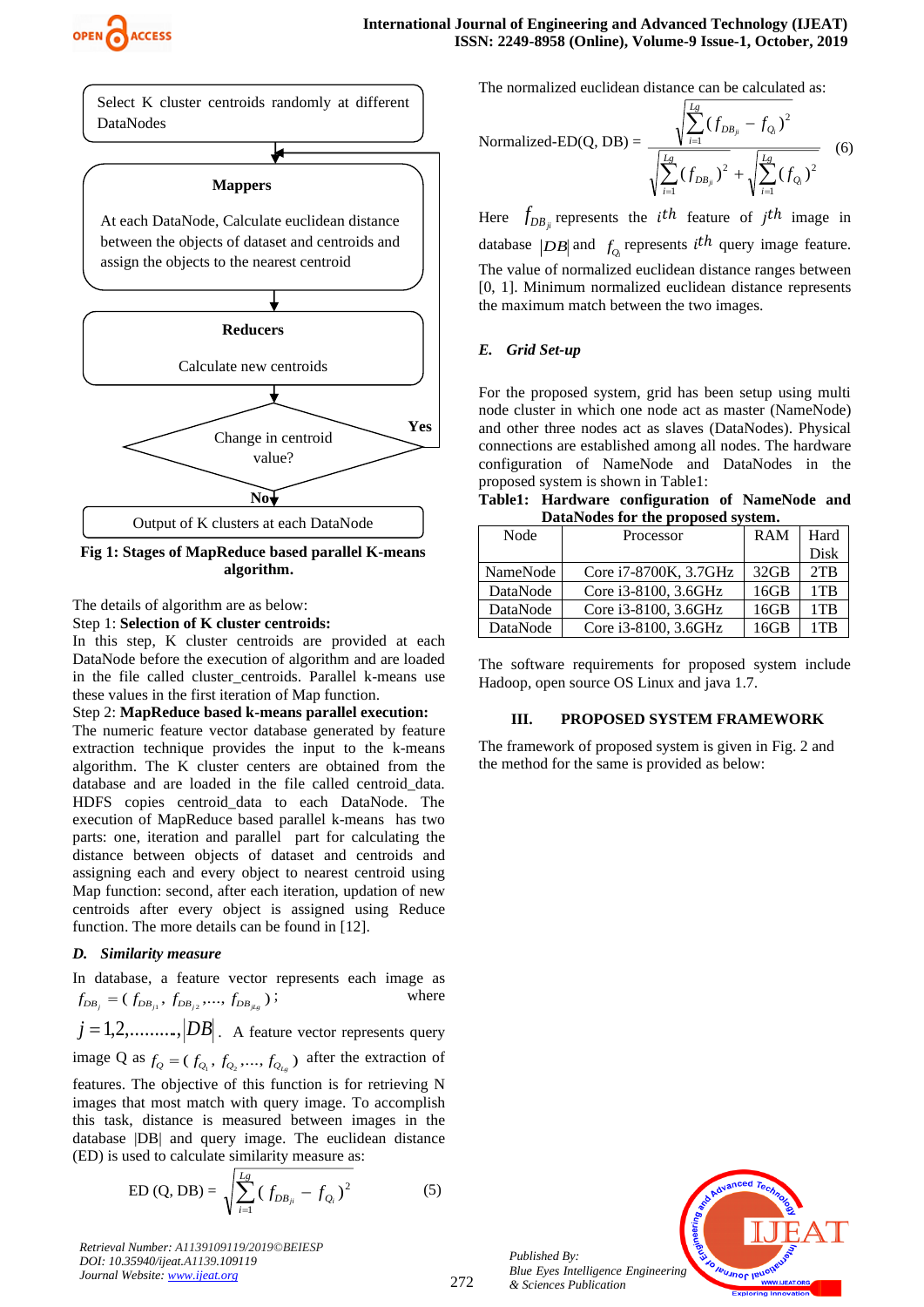

**Fig.2: Proposed CBIR System**

- a) Load the MRI images into HDFS at different DataNodes. The NameNode splits MRI images dataset to different DataNodes.
- b) In the Map Phase, the Map task takes an image from HDFS at each DataNode and extracts the LMePVEPs features of each image. In the Reduce Phase, LMePVEPs features extracted by Map task at each DataNode are stored in Hbase database of HDFS. HBase contains the image ID, pathname and LMPvEPs features of each image. The output of this phase is feature vector database.
- c) Apply MapReduce based parallel k-means clustering algorithm (with  $K=24$  cluster centroids) to the feature vector database. The output is 24 clusters at each DataNode.
- d) To add new MRI images to clusters, the NameNode uniformly distribute images to different DataNodes. At each DataNode, the MapReduce model is applied for the extraction of LMePVEPs features for each image and calculates euclidean distance between image feature vector and each cluster feature vector and assign image to a cluster that has minimum euclidean distance.
- e) With the submission of query image, the NameNode sends the query image to each DataNode and store into HDFS.
- f) In the Map Phase, extract the LMePVEPs features of query image stored in HDFS at each DataNode and store these extracted features into a temporary file.
- g) At each DataNode, calculate euclidean distance between query image feature vector and each cluster feature vector using Map function. The Map phase output is  $\langle$ key, value $>$  pairs of  $\langle$ similarity, cluster ID $>$ and input these to the Reducer. During the Reduce phase, perform similarity sorting for these <similarity, cluster ID> pairs and select the cluster that has minimum euclidean distance for query image.
- h) Search the selected cluster for query image at each DataNode using MapReduce model. During the Map

*Retrieval Number: A1139109119/2019©BEIESP DOI: 10.35940/ijeat.A1139.109119 Journal Website[: www.ijeat.org](http://www.ijeat.org/)*

Phase, perform the similarity matching between feature vector of each image in the selected cluster and query image feature vector at each DataNode. The outcome of each Map task is the  $\langle$ key, value pairs of  $\langle$ similarity, image ID>. During this similarity matching process, select those <similarity, Image ID> pairs that have similarity value in the predefined range and input these <key, value> pairs into the Reducers. During the Reduce phase, obtain all selected < similarity, imageID> pairs from each DataNode and perform similarity sorting of these pairs and first N pairs are written in HDFS.

i) Output image ID of written  $N$  <similarity, image ID > pairs in HDFS, and the user obtains the final results of image retrieval.

## **IV. EXPERIMENTAL RESULTS AND ANALYSIS**

## *A. Evaluation criteria*

To show the performance of method proposed, it is tested using massive MRI images database. The performance is evaluated on the basis of storage time, average retrieval time and precision. The superiority of the method proposed in our work is verified by comparing it with state-of-the-art CBIR methods on the basis of average retrieval time and mean average precision. We can define Storage Time, Average Retrieval Time and Precision as follows:

i. **Storage Time:** The Storage efficiency is measured in storage time. Storage time is defined as the time taken for the extraction of images features and stores them into the database for a given size of the dataset.

ii. **Average Retrieval Time:** The retrieval efficiency is measured in Average Retrieval Time which can be defined as average time taken to retrieve images from the

database. Average Retrieval Time



*Published By: Blue Eyes Intelligence Engineering & Sciences Publication*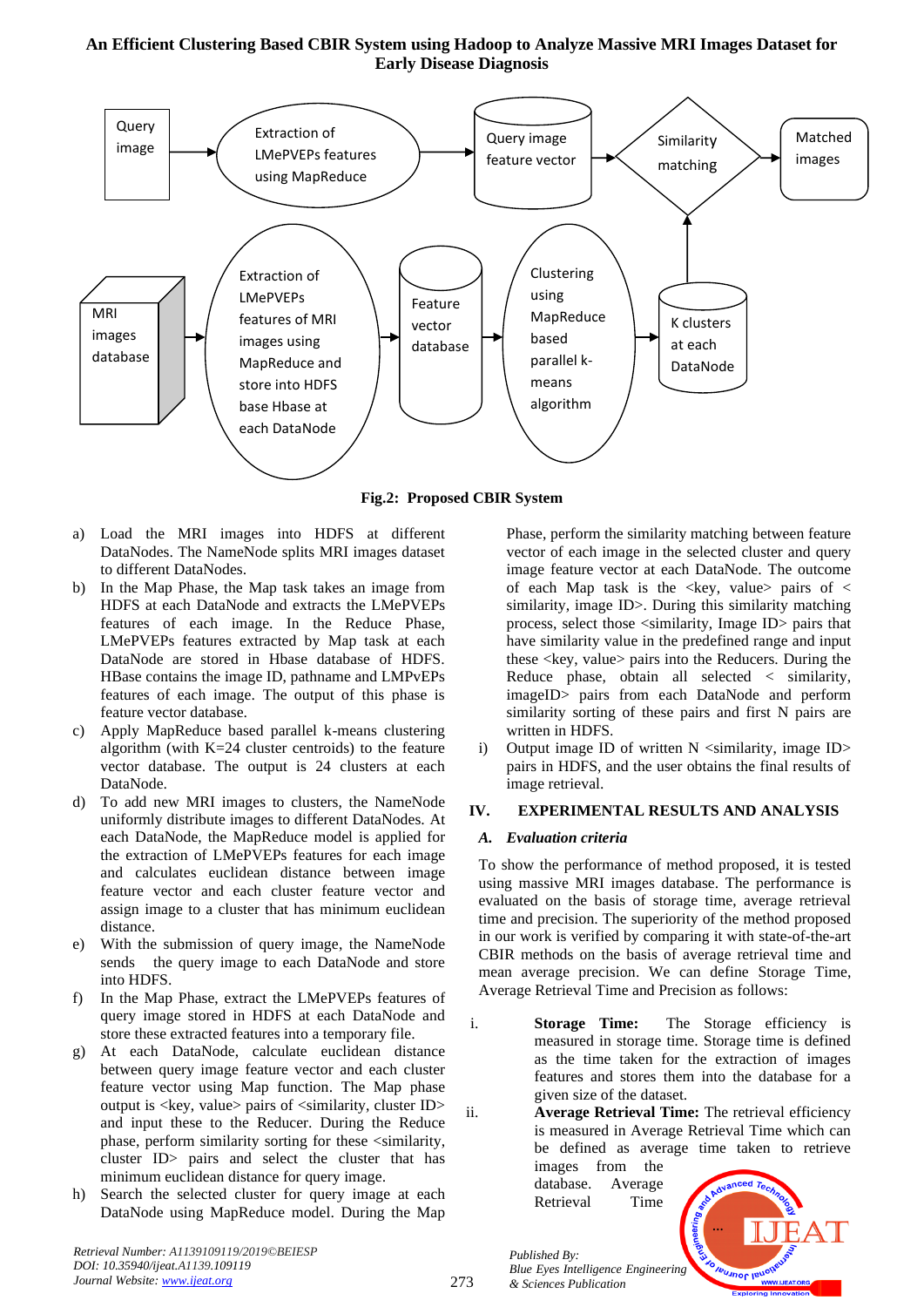

(AvgRTime) can be formulated as: Average Retrival Time (AvgRTime)

$$
= \frac{1}{M} \sum_{m=1}^{M} t_{m,n}
$$
 (7)

Where  $t_{m,n}$  represents the time cost to retrieve n images that resemble to m<sup>th</sup> query image.

iii.) **Precision:** Precision is defined as the ratio of number of relevant images from retrieved images to the total number of retrieved images. If N represents total number of retrieved images, then Precision can be calculated as:

 $Precision(P_r)$ =

Number of relevant images from the retrieved images Total number of retrieved images(N) (8)

Average of Precision is calculated for each image category d and finally mean of average precisions is used for the performance evaluation of CBIR system. The Average Retrieval Precision for each image category is calculated as:

$$
Average \text{ Re }trieval \text{ Pr }ecision\left(P_{avg}(C)\right) = \frac{1}{L} \sum_{r=1}^{L} P_r \quad (9)
$$

Where  $P_{\text{ave}}(C)$  shows Average Retrieval Precision of category (C) and L represents total number of query images for that category.

We can compute Mean Average Precision (MAP) for our experiment as:

Mean Average Pr *ecision* 
$$
(MAP) = \frac{1}{K} \sum_{c=1}^{K} P_{avg}
$$
 (C)

(10)

Here K represents number of categories in the whole dataset.

#### *B. Dataset*

To analyze the efficiency of method proposed, the experiment is performed on massive MRI images dataset. 500 GB sized MRI images dataset is collected from Rajindra Medical Hospital, Patiala, Punjab, India as a sample dataset. 350GB sized dataset has been used as training dataset and 150GB sized dataset has been used as testing dataset. The dataset consists of 24 different categories of MRI images of different aged people. Each image of MRI dataset has the size of 1105x646.

Table 2 demonstrates the storage time of the proposed method to upload different sized MRI images dataset. Fig. 3 shows the storage time for different sizes of MRI images dataset. Fig. 3 clearly demonstrates that the storage time grows slowly with massive increase in size of the dataset, which clearly shows the storage efficiency of method proposed.

**Table 2: Storage time to upload different sizes of MRI images dataset.**

| Size of MRI images                                                                                                                                                                                                  | <b>Storage Time</b>             |  |  |  |  |  |  |
|---------------------------------------------------------------------------------------------------------------------------------------------------------------------------------------------------------------------|---------------------------------|--|--|--|--|--|--|
| dataset(in GB)                                                                                                                                                                                                      | (in seconds)                    |  |  |  |  |  |  |
| 10                                                                                                                                                                                                                  | 647.13                          |  |  |  |  |  |  |
| 50                                                                                                                                                                                                                  | 1519.78                         |  |  |  |  |  |  |
| 100                                                                                                                                                                                                                 | 2273.07                         |  |  |  |  |  |  |
| 150                                                                                                                                                                                                                 | 2697.53                         |  |  |  |  |  |  |
| 200                                                                                                                                                                                                                 | 2962.37                         |  |  |  |  |  |  |
| 250                                                                                                                                                                                                                 | 3217.11                         |  |  |  |  |  |  |
| 300                                                                                                                                                                                                                 | 3344.67                         |  |  |  |  |  |  |
| 350                                                                                                                                                                                                                 | 3459.09                         |  |  |  |  |  |  |
| 4000<br><b>SECONDENTIFY</b><br><b>SECONDENTIFY</b><br><b>SECONDENTIFY</b><br><b>SECONDENTIFY</b><br><b>SECONDENTIFY</b><br><b>SECONDENTIFY</b><br><b>SECONDENTIFY</b><br><b>SECONDENTIFY</b><br><b>SECONDENTIFY</b> |                                 |  |  |  |  |  |  |
|                                                                                                                                                                                                                     |                                 |  |  |  |  |  |  |
|                                                                                                                                                                                                                     |                                 |  |  |  |  |  |  |
| 50<br>0<br>100                                                                                                                                                                                                      | 300<br>150<br>200<br>250<br>350 |  |  |  |  |  |  |
|                                                                                                                                                                                                                     | Size (in GB)                    |  |  |  |  |  |  |
|                                                                                                                                                                                                                     |                                 |  |  |  |  |  |  |

**Fig. 3: Graph showing storage time of the proposed method for different sizes of MRI images dataset.**



*Retrieval Number: A1139109119/2019©BEIESP DOI: 10.35940/ijeat.A1139.109119 Journal Website[: www.ijeat.org](http://www.ijeat.org/)*

*Published By:*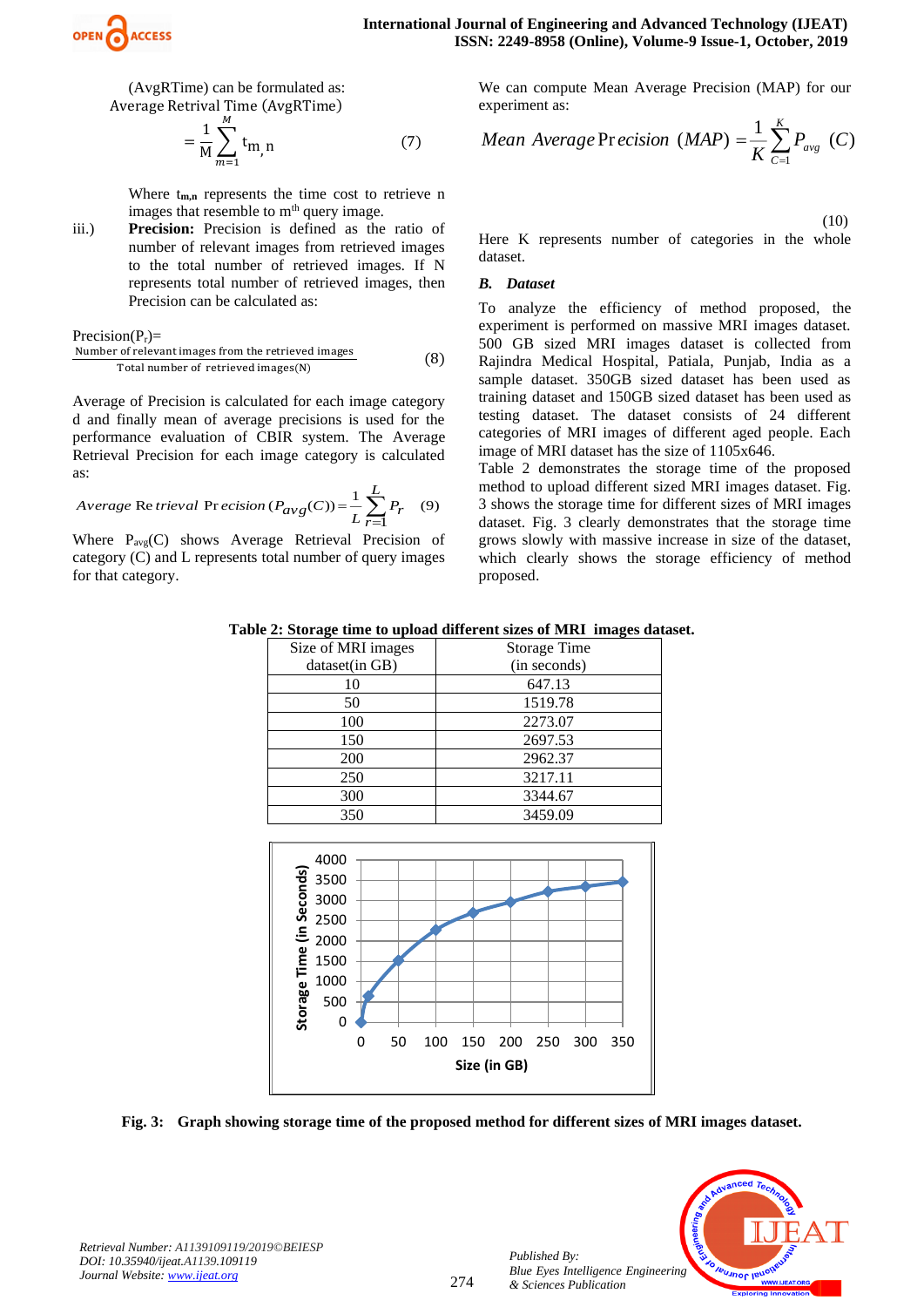| Size of MRI images | Average Retrieval Time |  |  |  |  |
|--------------------|------------------------|--|--|--|--|
| dataset(in GB)     | (in seconds)           |  |  |  |  |
| 10                 | 17.64                  |  |  |  |  |
| 50                 | 121.17                 |  |  |  |  |
| 100                | 213.46                 |  |  |  |  |
| 150                | 301.35                 |  |  |  |  |
| 200                | 381.49                 |  |  |  |  |
| 250                | 453.77                 |  |  |  |  |
| 300                | 519.61                 |  |  |  |  |
| 350                | 567.08                 |  |  |  |  |
|                    |                        |  |  |  |  |





 **Fig. 4: Graph showing average retrieval time of the method proposed for different sizes of MRI images dataset.**

Table 3 shows average retrieval time of the method proposed for the processing of different sizes of MRI images dataset. Fig 4 graphically represent the average retrieval time for different sizes of the dataset. Fig. 4 clearly demonstrates that the average retrieval time grows slowly with the massive increase in size of the dataset, which shows the retrieval efficiency of the proposed method.

Table 4 shows the average retrieval precision (ARP) (%) and Table 5 demonstrates the mean average precision (MAP) (%) of the proposed method for first N retrieved images from the MRI images dataset. Fig. 5 diagrammatically represents the mean average precision (MAP) (%) for top N retrieved images from the dataset.

| Different categories of MRI | <b>Average Retrieval Precision</b><br>(% ) |        |        |        |           |           |           |
|-----------------------------|--------------------------------------------|--------|--------|--------|-----------|-----------|-----------|
| images dataset              | $N=20$                                     | $N=40$ | $N=60$ | $N=80$ | $N = 100$ | $N = 120$ | $N = 140$ |
| <b>Brain</b>                | 64.72                                      | 54.52  | 47.40  | 40.30  | 35.18     | 30.87     | 27.08     |
| Cervical                    | 70.45                                      | 57.07  | 50.25  | 44.37  | 38.98     | 34.70     | 30.52     |
| Dorsal                      | 74.02                                      | 63.13  | 53.81  | 46.05  | 39.35     | 34.47     | 30.75     |
| Lumbar                      | 68.96                                      | 60.07  | 52.65  | 46.45  | 41.92     | 38.35     | 35.48     |
| Pelvis                      | 72.15                                      | 60.03  | 52.45  | 47.35  | 42.55     | 37.96     | 34.03     |
| Thigh                       | 86.76                                      | 75.15  | 64.07  | 58.37  | 53.39     | 48.61     | 44.95     |
| Leg                         | 83.83                                      | 70.62  | 58.50  | 50.47  | 43.41     | 38.25     | 34.01     |
| Foot                        | 88.03                                      | 80.15  | 72.98  | 66.72  | 61.45     | 57.18     | 53.35     |
| Ankle                       | 86.25                                      | 75.10  | 66.64  | 58.44  | 51.30     | 45.98     | 42.00     |
| Abdomen                     | 62.85                                      | 55.77  | 49.62  | 44.88  | 40.42     | 36.50     | 33.05     |
| <b>Neck</b>                 | 74.81                                      | 65.59  | 57.46  | 50.22  | 44.26     | 38.37     | 33.52     |
| Arm                         | 75.45                                      | 68.37  | 62.65  | 57.07  | 53.03     | 49.85     | 46.98     |
| Forearm                     | 86.56                                      | 77.39  | 69.36  | 62.24  | 56.21     | 50.47     | 45.65     |
| Hand                        | 92.08                                      | 83.21  | 76.13  | 69.09  | 63.05     | 57.23     | 51.47     |
| Elbow                       | 78.92                                      | 65.59  | 58.38  | 52.24  | 47.18     | 42.46     | 39.17     |
| Wrist                       | 85.59                                      | 77.39  | 70.25  | 64.27  | 59.16     | 54.31     | 50.52     |
| Shoulder                    | 79.27                                      | 67.18  | 59.03  | 52.96  | 48.05     | 43.80     | 40.16     |
| <b>Breast</b>               | 75.27                                      | 62.22  | 54.14  | 46.78  | 40.92     | 35.63     | 31.48     |
| Hip                         | 69.30                                      | 57.39  | 49.52  | 44.04  | 39.06     | 34.98     | 31.91     |
| Knee                        | 85.61                                      | 72.41  | 64.30  | 57.26  | 51.14     | 45.75     | 40.86     |

 **Table 4: Average Retrieval Precision (%) of proposed method for massive MRI images dataset.**



*Published By:*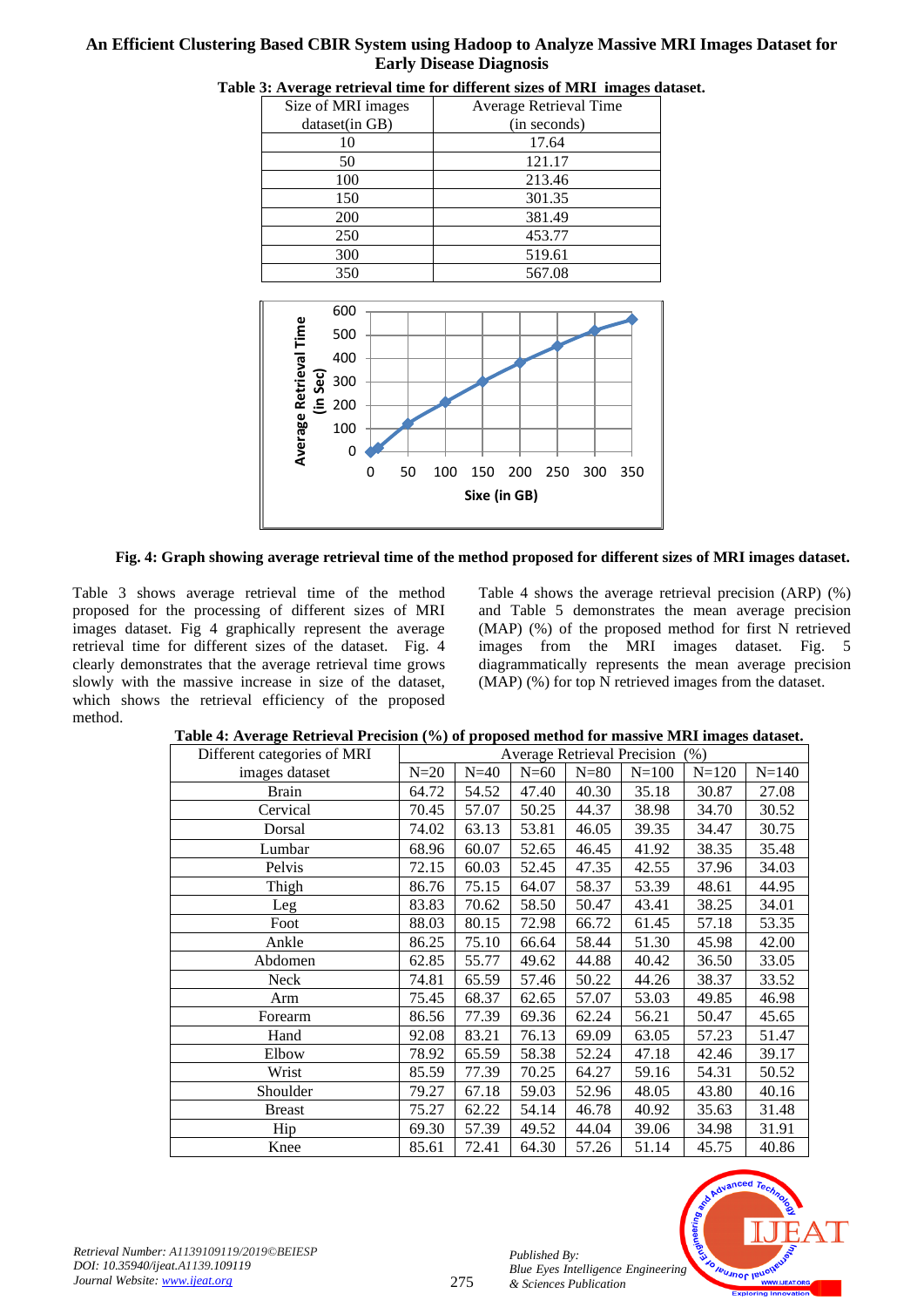

| Face  | 75.21 | 66.03     | 58.05 | 50.90 | 45.54 | 40.50 | 35.62 |
|-------|-------|-----------|-------|-------|-------|-------|-------|
| Chest | 71 71 | .42<br>61 | 53.39 | 47.34 | 42.25 | 37.42 | 33.59 |
| Heart | 66.68 | 54.52     | 46.33 | 41.16 | 36.14 | 31.43 | 28.00 |
| Orbit | 69.56 | 59.52     | 52.05 | 45.95 | 41.30 | 37.04 | 33.68 |

 **Table 5: Mean Average Precision (%) of proposed method for massive MRI images dataset.**

|                                  | Mean Average Precision (%) |        |         |       |                       |         |           |
|----------------------------------|----------------------------|--------|---------|-------|-----------------------|---------|-----------|
|                                  | $N=20$                     | $N=40$ |         |       | $N=60$ $N=80$ $N=100$ | $N=120$ | $N = 140$ |
| <b>Whole MRI Images Database</b> | 76.83                      | 66.24  | 1,58.30 | 51.87 | 46.46                 | 41.75   | 37.82     |



 **Fig. 5: Graph showing Mean Average Precision (%) versus number of retrieved Images from massive MRI images dataset for the proposed method.**

To show the efficiency of proposed method, it is compared with state-of-the-art CBIR methods on the basis of average retrieval time and mean average precision. Table 6 provides the average retrieval time of method proposed in our work and existing method for different sizes of sample MRI images dataset. Fig. 6 shows comparison of method proposed with existing method for varying sizes of MRI images dataset in terms of average retrieval time. Fig. 6 clearly demonstrates that the method proposed in our work outperforms state-of-the-art method in terms of average retrieval time.

Table 7 reveals the mean average precision (%) of method proposed and state-of-the-art CBIR method for top N retrieved images from the sample MRI images dataset. Fig. 7 shows the comparison of method proposed with existing CBIR method in terms of mean average precision (%). Fig. 7 clearly demonstrates that method proposed in our work outperforms state-of-the-art CBIR method in terms of mean average precision (%).

#### **Table 6: Average retrieval time of method proposed and other state-of-the-art CBIR method.**

| Size of MRI images dataset(in | Average Retrieval Time (in seconds) |                       |  |  |  |  |
|-------------------------------|-------------------------------------|-----------------------|--|--|--|--|
| GB)                           | Method Proposed in [5]              | Proposed Method       |  |  |  |  |
| 10                            | 42.04                               | 17.64                 |  |  |  |  |
| 50                            | 193.37                              | 121.17                |  |  |  |  |
| 100                           | 302.78                              | 213.46                |  |  |  |  |
| 150                           | 397.51                              | 301.35                |  |  |  |  |
| 200                           | 489.19                              | 381.49                |  |  |  |  |
| 250                           | 565.67                              | 453.77                |  |  |  |  |
| 300                           | 625.31                              | 519.61                |  |  |  |  |
| 350                           | 658.48                              | 567.08<br>$rac{1}{2}$ |  |  |  |  |

276



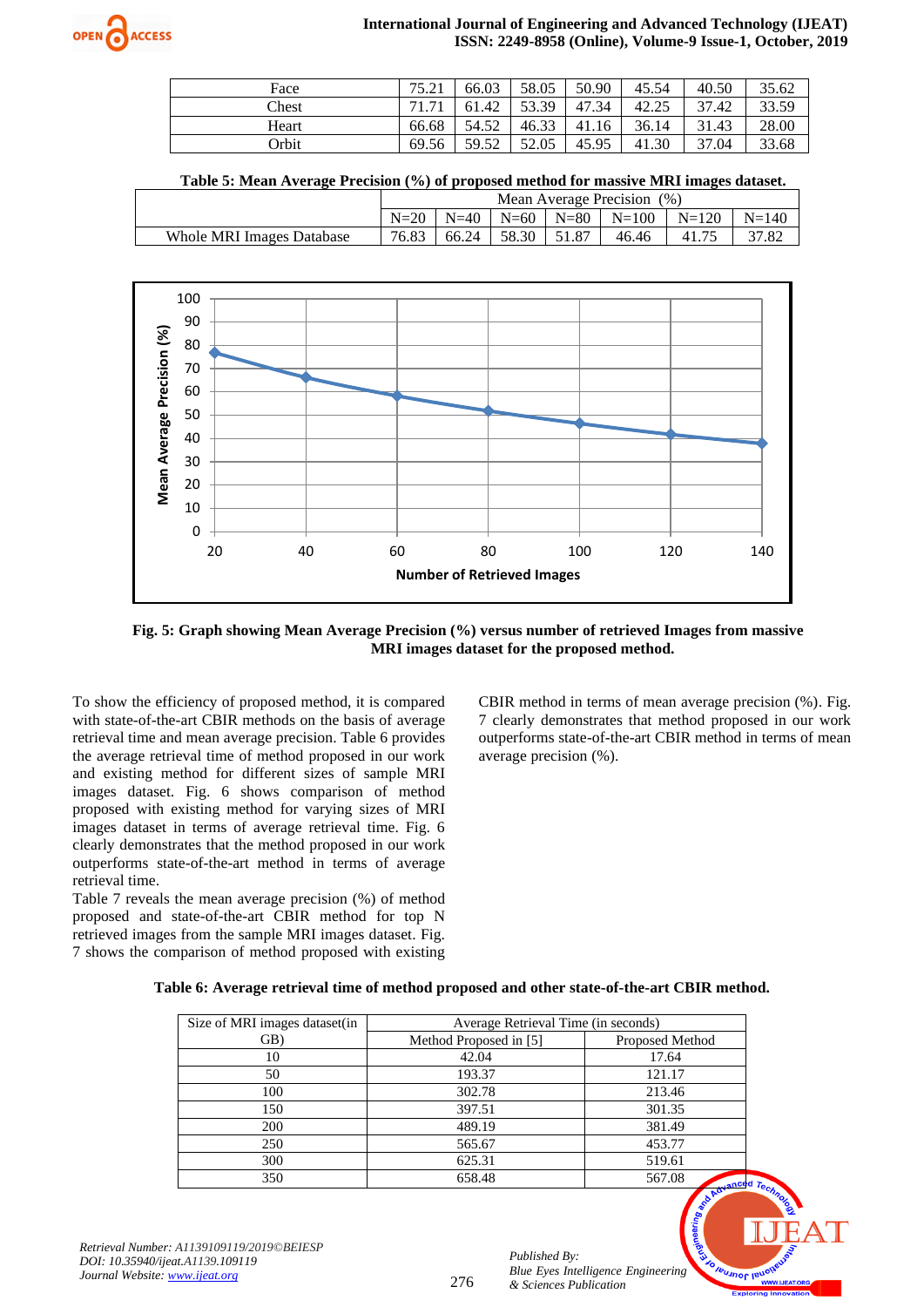

 **Fig 6: Graph showing comparison of method proposed with state-of-the-art CBIR method on the basis of average retrieval time.**

**Table 7: Mean Average Precision (%) of the method proposed and state-of the-art CBIR method for top N retrieved images from massive MRI images dataset.**

| Method                 | Mean Average Precision (%) |        |           |          |           |         |           |
|------------------------|----------------------------|--------|-----------|----------|-----------|---------|-----------|
|                        | $N=20$                     | $N=40$ | $N=\{60}$ | $N = 80$ | $N = 100$ | $N=120$ | $N = 140$ |
| Method Proposed in [5] | 60.46                      | 53.31  | 47.26     | 42.19    | 38.17     | 34.60   | 31.77     |
| <b>Proposed Method</b> | 76.83                      | 66.24  | 58.30     | 51.87    | 46.46     | 41.75   | 37.82     |



**Fig. 7: Graph showing comparison of method proposed with state-of-the-art CBIR method in terms of mean average precision (%).**

## **V. CONCLUSION AND FUTURE SCOPE**

An efficient clustering based CBIR system using Hadoop is put forward to analyze massive MRI images dataset for early disease diagnosis. The experimental results obtained reveal that the method proposed in our work outperforms existing state-of-the-art CBIR methods in terms of average retrieval time and mean average precision for massive MRI images dataset. In the future scope, the developed system

can be integrated with various heterogeneous information systems to provide interoperability among them which can be used for better disease diagnosis.



*Published By: Blue Eyes Intelligence Engineering & Sciences Publication*